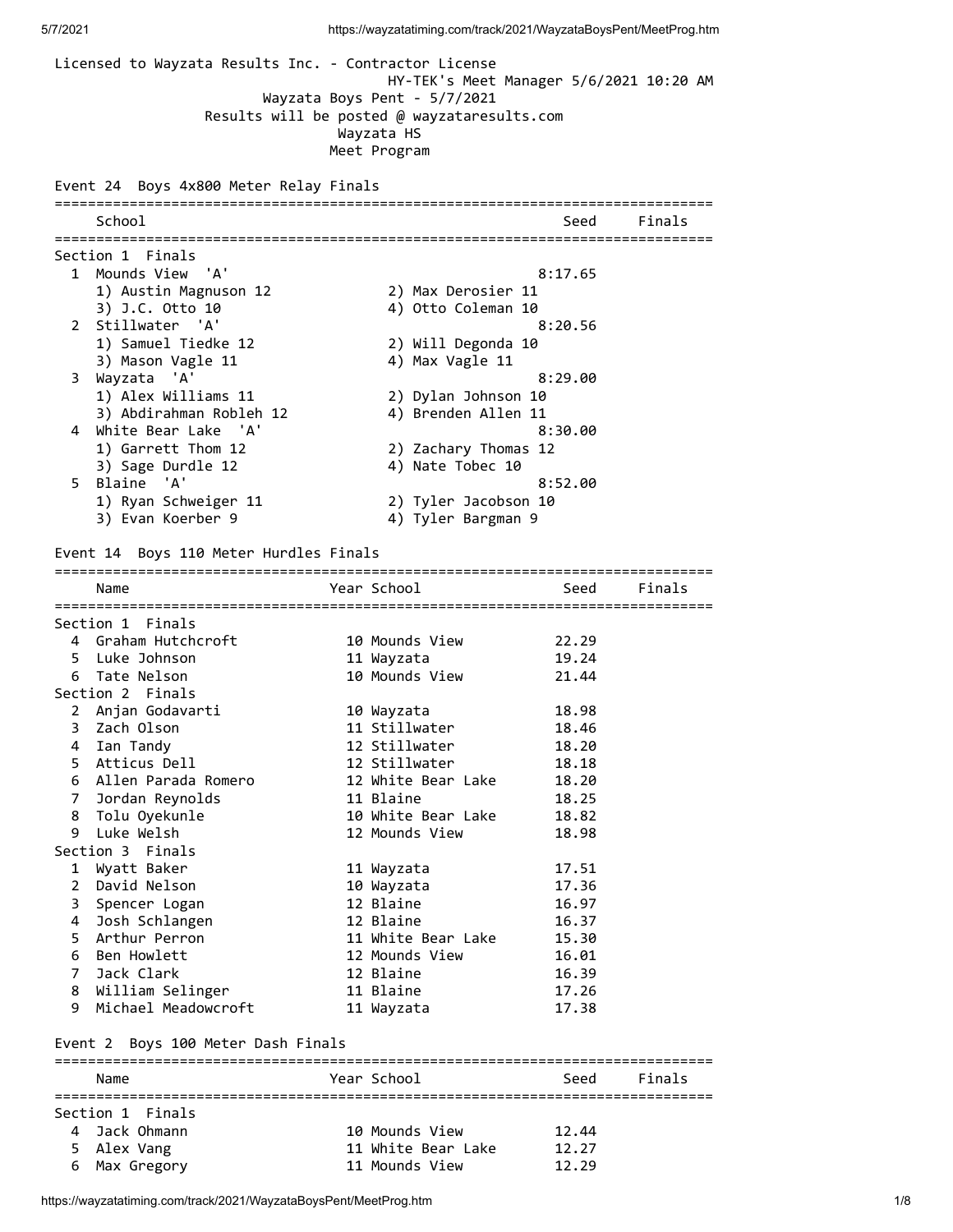| $\overline{7}$ | Ben Kearin         | 9 Wayzata          | 12.52 |
|----------------|--------------------|--------------------|-------|
|                | Section 2 Finals   |                    |       |
| 1              | Carter Bauer       | 12 Stillwater      | 12.22 |
| 2              | Eric Phennig-Wendt | 11 Mounds View     | 12.13 |
| 3              | John Shevchuk      | 12 Blaine          | 11.95 |
|                | 4 Inesh Gunapati   | 11 Wayzata         | 11.84 |
|                | 5 Ethan Zhao       | 9 Mounds View      | 11.79 |
|                | 6 Sean Diedrich    | 12 Wayzata         | 11.80 |
|                | 7 Adam Braken      | 11 Wayzata         | 11.85 |
| 8              | Wisdom Kowhegba    | 11 Blaine          | 11.97 |
| 9              | Sam Fredericks     | 9 Stillwater       | 12.20 |
|                | Section 3 Finals   |                    |       |
| 1              | Jaylen Heirlinger  | 10 Blaine          | 11.78 |
| $\mathbf{2}$   | Max Williams       | 10 Wayzata         | 11.77 |
|                | 3 Toby Huber       | 11 Blaine          | 11.63 |
| 4              | Seth Olson         | 10 White Bear Lake | 11.50 |
|                | 5  Brian Obwogi    | 11 Blaine          | 11.34 |
| 6              | Sam Young          | 9 Stillwater       | 11.43 |
| 7              | Thomas Rosengren   | 11 Stillwater      | 11.57 |
| 8              | Ben Wiggenhorn     | 10 Mounds View     | 11.63 |
| 9              | Ryan McDowell      | 11 Stillwater      | 11.77 |

#### Event 20 Boys 4x200 Meter Relay Finals

=============================================================================== School Seed Finals =============================================================================== Section 1 Finals 3 Mounds View 'A' 1:46.77 1) Daniel Koch 9 2) Jack Ohmann 10 3) Suleman Lubega 10 4) Gajan Dileepan 10 4 Stillwater 'A' 1:36.00 1) Landon Weyer 10 2) Connor McCormick 11 3) Thomas Jacobs 10 4) Evin Roddy 12 5 Blaine 'A' 1:33.49 1) Cade Downey 12 2) Tega Kowhedgba 12 3) Melvin Keita 12 4) Brett Ringer 12 6 Wayzata 'A' 1:34.00 1) Rukshen Ambrose 12 2) Julian Diedrich 11 3) Kristian Kaesviharn 12 4) John Quimby 12 7 White Bear Lake 'A' 1:38.00 1) Jontay Vaulx 10 2) Matt Currier 10 White Bear Lake 'A'<br>
1) Jontay Vaulx 10 2) Matt Currier 10<br>
3) Micah Anderson 12 4) Jeffrey Odamtten 12 Event 10 Boys 1600 Meter Run Finals =============================================================================== Name **Name School Seed Finals** =============================================================================== Section 1 Finals 1 Elliott McArthur Mounds View 4:10.50 2 Will Skelly 11 Mounds View 4:21.00 3 Aiden Kilibarda 12 Stillwater 4:28.14 4 Hamza Mohamed 10 Wayzata 4:33.11 5 Trevor Locke 12 White Bear Lake 4:38.00

 16 Kentin LaBeau 10 Blaine 4:55.97 17 Anthony Perfetti 12 White Bear Lake 4:58.00

 6 Connor Von Holdt 11 Wayzata 4:40.00 7 Ryan Potter 11 Stillwater 4:40.13 8 River Santiago 9 Blaine 4:40.38 9 Jackson Wertish 12 Stillwater 4:42.16 10 Noah Kaster 11 Wayzata 4:45.00 11 Patrick Walsh 12 Stillwater 4:45.32 12 Ethan Hanold 11 Wayzata 4:50.00 13 Jonah Johnson 12 Stillwater 4:51.56 14 Carter Francisco 12 Mounds View 4:53.00 15 Michael Hoffman 11 White Bear Lake 4:55.00

https://wayzatatiming.com/track/2021/WayzataBoysPent/MeetProg.htm 2/8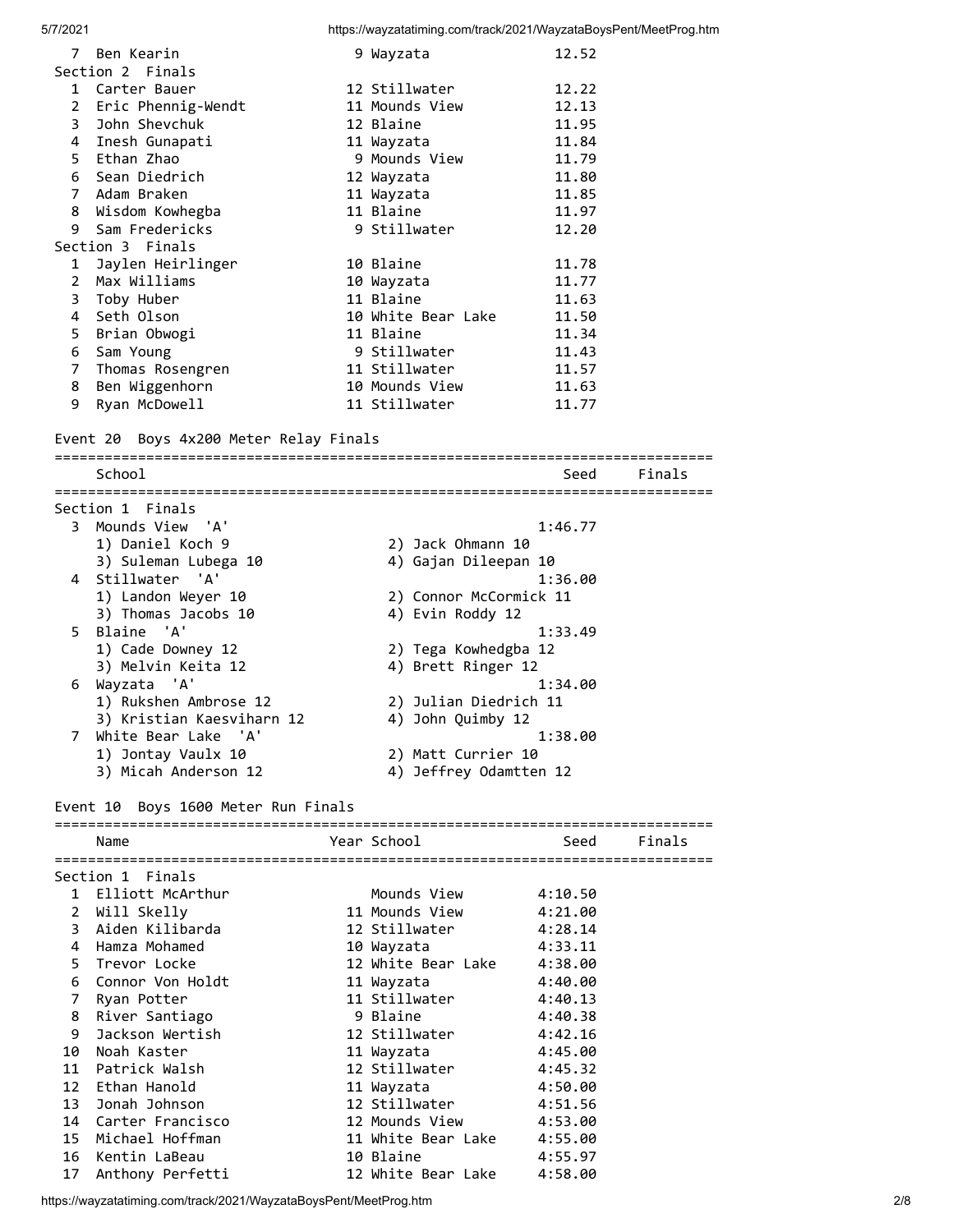| 18 Dennis Yurevich                     | 12 Wayzata           | 5:00.70 |        |
|----------------------------------------|----------------------|---------|--------|
| Event 18 Boys 4x100 Meter Relay Finals |                      |         |        |
| School                                 |                      | Seed    | Finals |
| Section 1 Finals                       |                      |         |        |
| 3 Mounds View 'A'                      |                      | 47.35   |        |
| 1) Ethan Zhao 9                        | 2) Gajan Dileepan 10 |         |        |
| 3) Daniel Koch 9                       | 4) Ameer Safi 9      |         |        |
| 4 Stillwater 'A'                       |                      | 45.00   |        |
| 1) Landon Weyer 10                     | 2) Ryan McDowell 11  |         |        |
| 3) Thomas Jacobs 10                    | 4) Sam Young 9       |         |        |
| 5 Blaine 'A'                           |                      | 43.99   |        |
| 1) Cade Downey 12                      | 2) Tyce Smith 10     |         |        |
| 3) Melvin Keita 12                     | 4) Toby Huber 11     |         |        |
| 6 Wayzata 'A'                          |                      | 44.50   |        |
| 1) Max Williams 10                     | 2) Adam Braken 11    |         |        |
| 3) Sean Diedrich 12                    | 4) Inesh Gunapati 11 |         |        |
| White Bear Lake 'A'<br>7               |                      | 46.00   |        |
|                                        |                      |         |        |

Event 6 Boys 400 Meter Dash Finals

 1) Jontay Vaulx 10 2) Seth Olson 10 3) Matt Currier 10 4) Gavin Rogers 11

=============================================================================== Name **Year School** Seed Finals =============================================================================== Section 1 Finals 4 Soren Gabor 11 Stillwater 59.11 5 Ian Miller 9 Blaine 58.31 6 Tyler Long 11 White Bear Lake 58.81 Section 2 Finals 1 John Shevchuk 12 Blaine 58.20 2 Jack Hendrickson 11 Stillwater 57.78 3 Suleman Lubega 10 Mounds View 57.54 4 Connor Whealy 11 Wayzata 55.92 5 Soel Riser 9 Stillwater 55.54 6 Ben Wiggenhorn 10 Mounds View 55.56 7 Nathan Graham 11 Wayzata 56.24 8 Charles Olsen 10 White Bear Lake 57.56

 9 Sam Fredericks 9 Stillwater 57.79 Section 3 Finals 1 Luke Heggestad 11 Blaine 54.88 2 Tega Kowhedgba 12 Blaine 53.98 3 Thomas Rosengren 11 Stillwater 53.65 4 Owen Dehm 11 Wayzata 52.96 5 Brett Ringer 12 Blaine 50.20 6 Victor Lelinga 10 Mounds View 52.24 7 Owen Mickelson 12 Wayzata 53.00 8 Ellis Maloney 12 Mounds View 53.84

9 Tarun Poliboina 11 Wayzata 54.00

#### Event 16 Boys 300 Meter Hurdles Finals

|             | Name             | Year School    | Seed  | Finals |
|-------------|------------------|----------------|-------|--------|
|             | Section 1 Finals |                |       |        |
|             | 3 Caleb Tussey   | 10 Stillwater  | 50.93 |        |
|             | 4 Charlie Robb   | 8 Mounds View  | 48.34 |        |
|             | 5 Luke Welsh     | 12 Mounds View | 47.63 |        |
| 6           | Anjan Godavarti  | 10 Wayzata     | 48.24 |        |
|             | 7 Tate Nelson    | 10 Mounds View | 50.24 |        |
|             | Section 2 Finals |                |       |        |
|             | 1 Zach Olson     | 11 Stillwater  | 47.55 |        |
| $2^{\circ}$ | Ian Tandy        | 12 Stillwater  | 47.03 |        |

https://wayzatatiming.com/track/2021/WayzataBoysPent/MeetProg.htm 3/8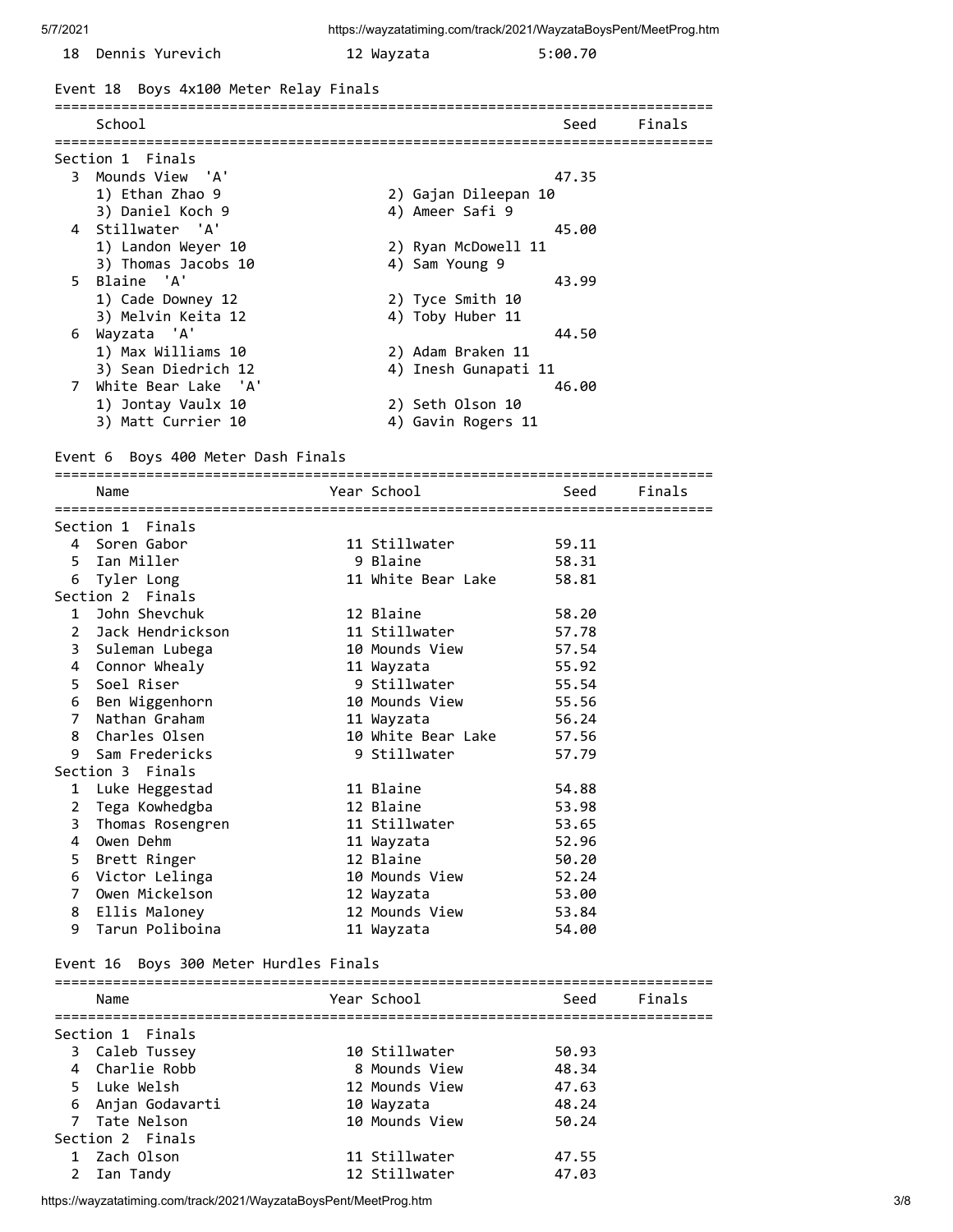| 3            | Atticus Dell        | 12 Stillwater      | 46.52 |
|--------------|---------------------|--------------------|-------|
|              | 4 Ethan Wiens       | 11 Blaine          | 45.22 |
|              | 5 William Selinger  | 11 Blaine          | 44.47 |
|              | 6 Luke Johnson      | 11 Wayzata         | 45.14 |
|              | 7 Lamont Jiggetts   | 11 Blaine          | 45.41 |
|              | 8 Tolu Oyekunle     | 10 White Bear Lake | 47.00 |
| 9            | Allen Parada Romero | 12 White Bear Lake | 47.20 |
|              | Section 3 Finals    |                    |       |
| $\mathbf{1}$ | Wyatt Baker         | 11 Wayzata         | 44.25 |
| $2^{\circ}$  | David Nelson        | 10 Wayzata         | 44.08 |
|              | 3 Spencer Logan     | 12 Blaine          | 42.97 |
|              | 4 Jeffrey Odamtten  | 12 White Bear Lake | 42.90 |
|              | 5 Julian Diedrich   | 11 Wayzata         | 42.83 |
|              | 6 Ben Howlett       | 12 Mounds View     | 42.90 |
|              | 7 Jack Clark        | 12 Blaine          | 42.93 |
|              | 8 Arthur Perron     | 11 White Bear Lake | 43.90 |
| 9            | Nick Svir           | 11 White Bear Lake | 44.20 |

### Event 8 Boys 800 Meter Run Finals

|    | Name                | Year School                | seed Seed Seed Seed Seed Seed Seed Sections and the Section Section Section Section Section Section Section Se | Finals |
|----|---------------------|----------------------------|----------------------------------------------------------------------------------------------------------------|--------|
|    |                     |                            |                                                                                                                |        |
|    | Section 1 Finals    |                            |                                                                                                                |        |
|    | 1 Ben Lewis         | 10 Blaine                  | 2:09.87                                                                                                        |        |
|    | 2 Brenden Allen     | 11 Wayzata                 | 2:10.00                                                                                                        |        |
|    | 3 Austin Magnuson   | 12 Mounds View             | 2:10.00                                                                                                        |        |
|    | 4 Max Vagle         | 11 Stillwater              | 2:10.22                                                                                                        |        |
|    | 5 Ryan Schweiger    | 11 Blaine                  | 2:10.38                                                                                                        |        |
|    | 6 Robert Degonda    | 12 Stillwater              | 2:11.17                                                                                                        |        |
|    | 7 Ronan Leonard     | 2:11.79<br>10 Wayzata      |                                                                                                                |        |
|    | 8 Alex Brown        | 11 White Bear Lake 2:13.00 |                                                                                                                |        |
| 9  | J.C. Otto           | 10 Mounds View 2:14.00     |                                                                                                                |        |
| 10 | Otto Coleman        | 10 Mounds View             | 2:16.00                                                                                                        |        |
|    | Section 2 Finals    |                            |                                                                                                                |        |
| 1  | Mason Vagle         | 11 Stillwater              | 2:03.11                                                                                                        |        |
|    | 2 Will Degonda      | 10 Stillwater 2:04.12      |                                                                                                                |        |
|    | 3 Zachary Thomas    | 12 White Bear Lake 2:06.00 |                                                                                                                |        |
|    | 4 Abdirahman Robleh | 12 Wayzata 2:06.00         |                                                                                                                |        |
|    | 5 Blake Hayden      | 12 Wayzata 2:06.55         |                                                                                                                |        |
|    | 6 Sage Durdle       | 12 White Bear Lake 2:07.00 |                                                                                                                |        |
| 7  | Max Derosier        | 11 Mounds View 2:07.22     |                                                                                                                |        |
|    | 8 Nate Tobec        | 10 White Bear Lake 2:08.00 |                                                                                                                |        |
| 9  | Samuel Tiedke       | 12 Stillwater 2:09.00      |                                                                                                                |        |
| 10 | Dylan Johnson       | 10 Wayzata                 | 2:09.21                                                                                                        |        |

# Event 4 Boys 200 Meter Dash Finals

|              | Name             |  | Year School        | Seed  | Finals |  |
|--------------|------------------|--|--------------------|-------|--------|--|
|              |                  |  |                    |       |        |  |
|              | Section 1 Finals |  |                    |       |        |  |
| 3            | Sam Young        |  | 9 Stillwater       | 25.59 |        |  |
| 4            | Ethan Zhao       |  | 9 Mounds View      | 24.85 |        |  |
|              | 5 Ameer Safi     |  | 9 Mounds View      | 24.75 |        |  |
| 6            | Evin Roddy       |  | 12 Stillwater      | 24.78 |        |  |
| 7            | Nicholas Scherer |  | 10 White Bear Lake | 24.90 |        |  |
|              | Section 2 Finals |  |                    |       |        |  |
| $\mathbf{1}$ | Connor Vokaty    |  | 11 Wayzata         | 24.60 |        |  |
| 2            | Max Gregory      |  | 11 Mounds View     | 24.54 |        |  |
| 3.           | Landon Weyer     |  | 10 Stillwater      | 24.28 |        |  |
| 4            | Rukshen Ambrose  |  | 12 Wayzata         | 24.24 |        |  |
| 5.           | Tega Kowhedgba   |  | 12 Blaine          | 24.21 |        |  |
| 6            | Ben Wiggenhorn   |  | 10 Mounds View     | 24.21 |        |  |
| 7            | Nathan Graham    |  | 11 Wayzata         | 24.24 |        |  |
| 8            | Carter Bauer     |  | 12 Stillwater      | 24.40 |        |  |
| 9            | Daniel Koch      |  | 9 Mounds View      | 24.56 |        |  |

https://wayzatatiming.com/track/2021/WayzataBoysPent/MeetProg.htm 4/8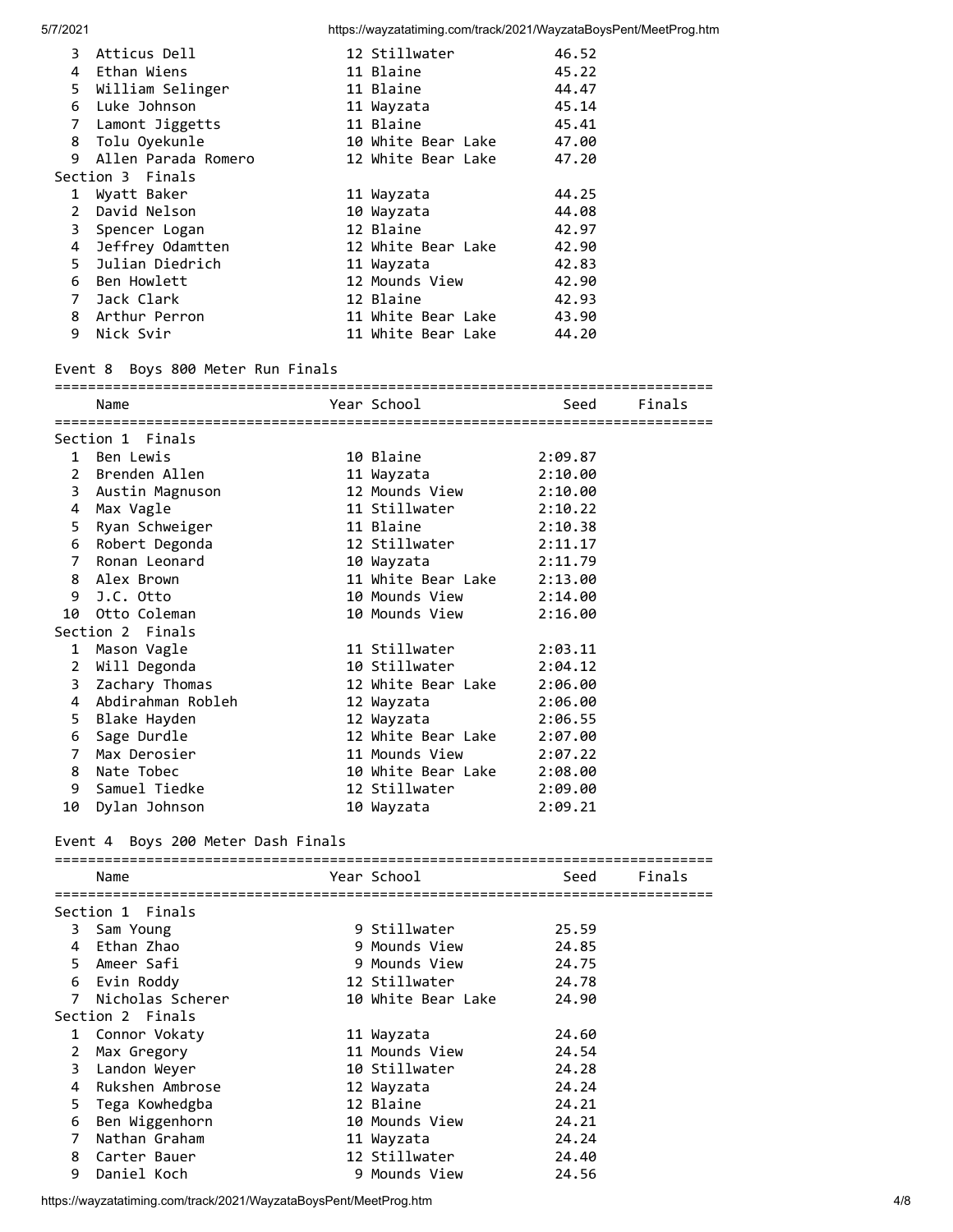| Section 3 Finals  |                    |       |
|-------------------|--------------------|-------|
| 1 Matt Currier    | 10 White Bear Lake | 24.20 |
| 2 Cade Downey     | 12 Blaine          | 24.04 |
| 3 Brett Ringer    | 12 Blaine          | 23.67 |
| 4 Gavin Rogers    | 11 White Bear Lake | 23.50 |
| 5 Owen Mickelson  | 12 Wayzata         | 22.46 |
| 6 Tarun Poliboina | 11 Wayzata         | 23.22 |
| 7 Brian Obwogi    | 11 Blaine          | 23.54 |
| 8 Ryan McDowell   | 11 Stillwater      | 23.79 |
| 9 Melvin Keita    | 12 Blaine          | 24.08 |

#### Event 12 Boys 3200 Meter Run Finals

=============================================================================== Year School Seed Finals =============================================================================== Section 1 Finals 1 Matt Miller 12 Mounds View 9:36.00 2 Ethan Vargas 12 Stillwater 9:49.23 3 Jonathan Roux 11 Stillwater 9:49.79 4 Luke Williams 9 White Bear Lake 9:55.00 5 Ben McLaughlin 12 White Bear Lake 9:56.00 6 Nick Cichoski 11 Wayzata 10:00.00 7 Alex Foss 11 Wayzata 10:00.00 8 Henry Oswald 12 Wayzata 10:08.01 9 Caden Karn 12 Wayzata 10:10.00 10 Parker Dietrick 9 Wayzata 10:10.00 11 Jack Hesse-Withbroe 12 Stillwater 10:14.55 12 Ryan Kilibarda 10 Stillwater 10:22.33 13 Joshua Fike 11 Blaine 10:31.32 14 Nick Sneen 12 Blaine 10:42.11 15 Cameron Eiselt 10 Stillwater 10:42.27 16 Canton Francisco 10 Mounds View 10:50.00 17 Charley Brody 12 Mounds View 10:51.00 18 Will Anderson 10 Mounds View 11:10.00 Event 22 Boys 4x400 Meter Relay Finals =============================================================================== School Seed Finals =============================================================================== Section 1 Finals 3 Blaine 'A' 3:44.10 1) Jack Clark 12 2) Spencer Logan 12 3) Lamont Jiggetts 11 4) Luke Heggestad 11 4 Stillwater 'A' 3:40.00 1) Soel Riser 9 2) Ryan Potter 11 3) Aiden Kilibarda 12 4) Thomas Rosengren 11 5 Mounds View 'A' 3:33.92 1) Ellis Maloney 12 2) Will Skelly 11 3) Elliott McArthur 4) Victor Lelinga 10 6 Wayzata 'A' 3:34.00 1) Owen Dehm 11 2) John Quimby 12 3) Kristian Kaesviharn 12 4) Alex Williams 11 7 White Bear Lake 'A' 3:40.00 1) Garrett Thom 12 2) Trevor Locke 12 3) Micah Anderson 12 4) Jontay Vaulx 10 Event 26 Boys High Jump Finals =============================================================================== Name The Sear School Seed Mark Finals =============================================================================== Flight 1 Finals

| 1 William Fredrickson<br>12 Blaine<br>5-06.00   |  |
|-------------------------------------------------|--|
| 2 Mayrick Mwakabuta<br>12 Blaine<br>$5 - 02.00$ |  |
| 3 Jordan Reynolds<br>11 Blaine<br>5-08.00       |  |
| 10 Blaine<br>4 Tyce Smith<br>$5 - 10.00$        |  |

https://wayzatatiming.com/track/2021/WayzataBoysPent/MeetProg.htm 5/8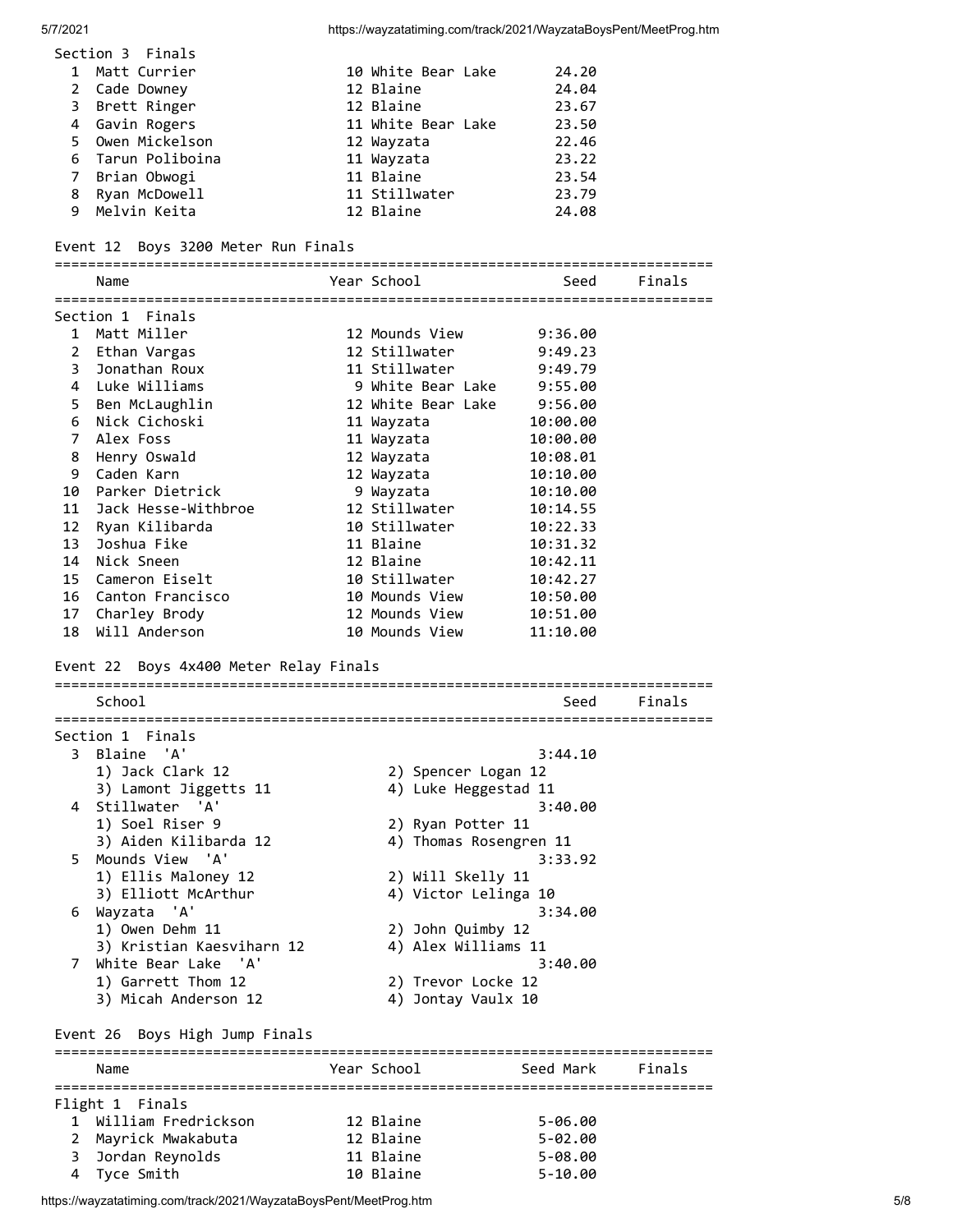| 5. | Kallen Tinsen-Jenkins | 11 Blaine          | $5 - 06.00$ |
|----|-----------------------|--------------------|-------------|
| 6  | Elijah Anderson       | 11 Mounds View     | $6 - 02.50$ |
| 7  | Owen Farm             | 9 Mounds View      | $5 - 04.00$ |
| 8  | Ameer Safi            | 9 Mounds View      | $5 - 04.00$ |
| 9  | Birkeland Swenson     | 8 Mounds View      | $5 - 04.00$ |
| 10 | Thomas Blair          | 10 Stillwater      | $5 - 04.00$ |
| 11 | Zach Olson            | 11 Stillwater      | $5 - 08.00$ |
| 12 | Evin Roddy            | 12 Stillwater      | $5 - 04.00$ |
| 13 | Carter Stratmann      | 11 Stillwater      | $5 - 06.00$ |
| 14 | Caleb Tussey          | 10 Stillwater      | $5 - 04.00$ |
| 15 | Owen Dehm             | 11 Wayzata         | $5 - 02.00$ |
| 16 | Michael Lawerence     | 9 Wayzata          | $5 - 04.00$ |
| 17 | Michael Meadowcroft   | 11 Wayzata         | $5 - 10.00$ |
| 18 | David Nelson          | 10 Wayzata         | $5 - 02.00$ |
| 19 | Travis Salters        | 12 Wayzata         | $6 - 00.00$ |
| 20 | Bennett Gilson        | 10 White Bear Lake | $5 - 04.00$ |
| 21 | Jeffrey Odamtten      | 12 White Bear Lake | $5 - 06.00$ |
| 22 | Seth Olson            | 10 White Bear Lake | $5 - 04.00$ |
| 23 | Arthur Perron         | 11 White Bear Lake | $5 - 06.00$ |

### Event 28 Boys Pole Vault Finals

|                | Name                  |  |                            |             | Finals |  |  |
|----------------|-----------------------|--|----------------------------|-------------|--------|--|--|
| Flight 1       | Finals                |  |                            |             |        |  |  |
| $\mathbf{1}$   | Chase Halvorson       |  | 10 Blaine                  | $9 - 00.00$ |        |  |  |
| $\mathbf{2}$   | Zach Halvorson        |  | 10 Blaine                  | 10-06.00    |        |  |  |
| 3              | Cody Krohnberg        |  | 12 Blaine                  | 14-00.00    |        |  |  |
| 4              | Reed Van De Walker    |  | 12 Blaine                  | $9 - 06.00$ |        |  |  |
| 5.             | Thor Berthaume        |  | 10 Mounds View             | 12-06.00    |        |  |  |
| 6              | Sam Magnuson          |  | 12 Mounds View             | 13-00.00    |        |  |  |
| $\overline{7}$ | Lincoln Mahloney      |  | 9 Mounds View              | 8-06.00     |        |  |  |
| 8              | Jason Walker          |  | 10 Mounds View             | 9-06.00     |        |  |  |
| 9              | Will Dahlke           |  | 12 Stillwater              | $9 - 00.00$ |        |  |  |
| 10             | Ivan Nederloe         |  | 11 Stillwater              | $9 - 06.00$ |        |  |  |
| 11             | Sam Stonehouse        |  | 10 Stillwater              | $9 - 00.00$ |        |  |  |
| 12             | William Stonehouse    |  | 12 Stillwater              | 11-00.00    |        |  |  |
| 13             | Jackson Tweed         |  | 10 Stillwater              | $9 - 06.00$ |        |  |  |
| 14             | Andrew Adams          |  | 12 Wayzata                 | $9 - 06.00$ |        |  |  |
| 15             | Jack Helmich          |  | 11 Wayzata                 | 14-03.00    |        |  |  |
| 16             | Brennan Cashman       |  | 12 White Bear Lake         | 10-00.00    |        |  |  |
| 17             | Colton Murphy-Carlson |  | 11 White Bear Lake 9-06.00 |             |        |  |  |

### Event 30 Boys Long Jump Finals

|                | Name                  | Year School    | Seed Mark    | Finals |
|----------------|-----------------------|----------------|--------------|--------|
|                | Flight 1 Finals       |                |              |        |
| 1              | Peytton Bridges       | 11 Blaine      | 19-03.00     |        |
| $2^{\circ}$    | Cade Downey           | 12 Blaine      | 19-00.00     |        |
| 3              | Jordan Reynolds       | 11 Blaine      | 18-05.50     |        |
|                | 4 Tyce Smith          | 10 Blaine      | 17-08.00     |        |
| 5.             | Kallen Tinsen-Jenkins | 11 Blaine      | 18-10.50     |        |
| 6              | Elijah Anderson       | 11 Mounds View | $20 - 11.25$ |        |
| $\overline{7}$ | Colin Elliott         | 9 Mounds View  | 16-08.00     |        |
| 8              | Ameer Safi            | 9 Mounds View  | 19-01.00     |        |
| 9              | Charlie Tebbutt       | 11 Mounds View | $18 - 11.25$ |        |
| 10             | Luke Welsh            | 12 Mounds View | 18-08.00     |        |
| 11             | Thomas Blair          | 10 Stillwater  | 19-03.50     |        |
| 12             | Jack Hendrickson      | 11 Stillwater  | $20 - 02.50$ |        |
| 13             | Seth Johnson          | 10 Stillwater  | 18-05.00     |        |
| 14             | Connor McCormick      | 11 Stillwater  | <b>ND</b>    |        |
| 15             | Thomas Rosengren      | 11 Stillwater  | 19-08.50     |        |
| 16             | Caden Bry             | 12 Wayzata     | 18-00.50     |        |
| 17             | Ben Kearin            | 9 Wayzata      | 17-08.50     |        |
|                |                       |                |              |        |

https://wayzatatiming.com/track/2021/WayzataBoysPent/MeetProg.htm 6/8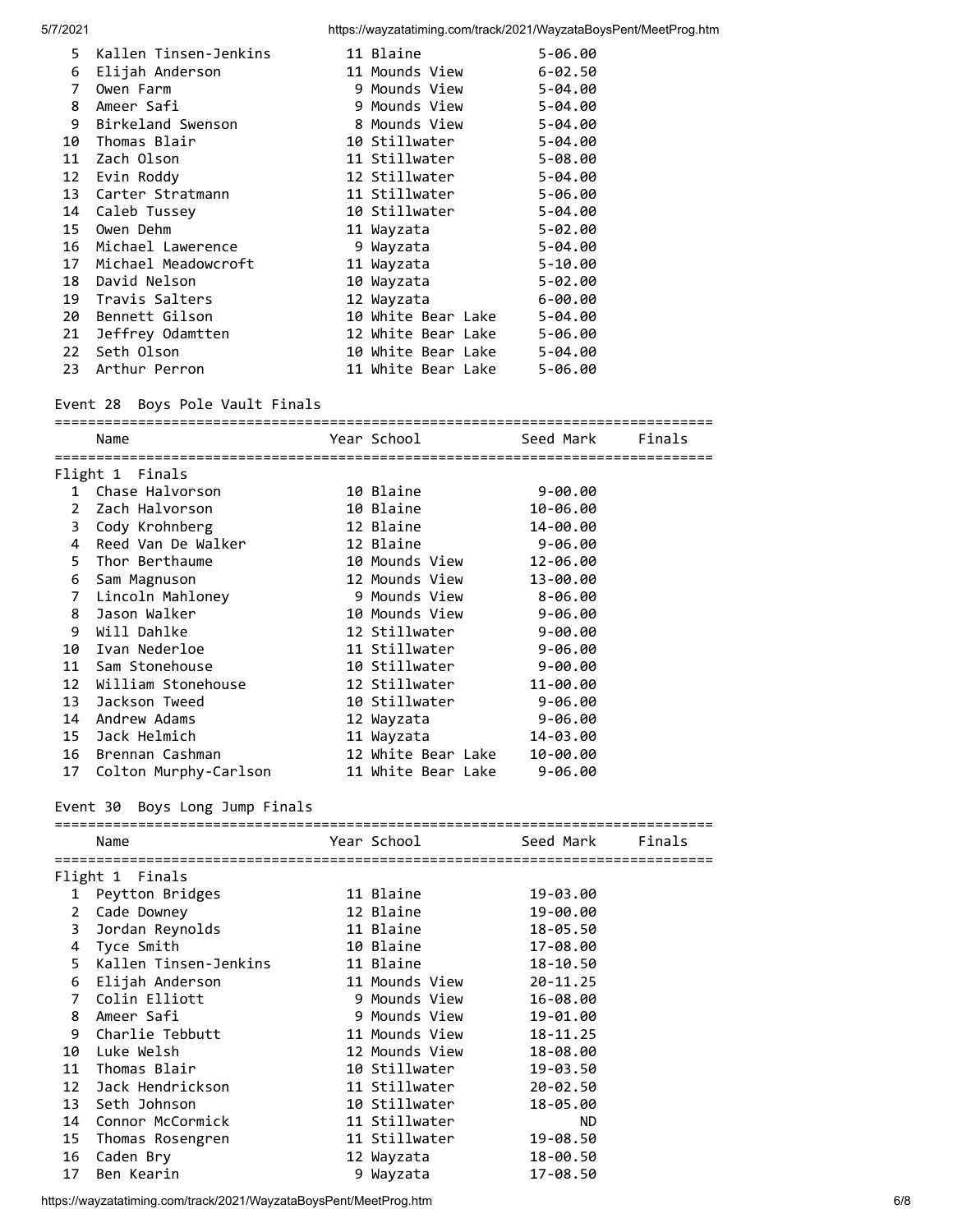| 18 Michael Meadowcroft | 11 Wayzata         | 19-00.00 |
|------------------------|--------------------|----------|
| 19 Jack Schulz         | 10 Wayzata         | 19-02.00 |
| 20 Connor Vokaty       | 11 Wayzata         | 19-03.00 |
| 21 Bennett Gilson      | 10 White Bear Lake | 19-00.00 |
| 22 Jeffrey Odamtten    | 12 White Bear Lake | 21-07.00 |
| 23 Seth Olson          | 10 White Bear Lake | 20-09.00 |
| 24 Gavin Rogers        | 11 White Bear Lake | 21-08.00 |

### Event 32 Boys Triple Jump Finals

===============================================================================

|                 | Name                    |  | Year School        | Seed Mark<br>Finals |  |  |
|-----------------|-------------------------|--|--------------------|---------------------|--|--|
| Flight 1 Finals |                         |  |                    |                     |  |  |
| 1               | Peytton Bridges         |  | 11 Blaine          | 38-10.50            |  |  |
| 2               | Mayrick Mwakabuta       |  | 12 Blaine          | 35-04.00            |  |  |
| 3               | Jordan Reynolds         |  | 11 Blaine          | 39-04.00            |  |  |
|                 | 4 Tyce Smith            |  | 10 Blaine          | 37-02.00            |  |  |
|                 | 5 Kallen Tinsen-Jenkins |  | 11 Blaine          | 37-11.00            |  |  |
|                 | 6 Elijah Anderson       |  | 11 Mounds View     | 39-03.50            |  |  |
| $\overline{7}$  | Colin Elliott           |  | 9 Mounds View      | 37-05.00            |  |  |
| 8               | Owen Farm               |  | 9 Mounds View      | 36-09.00            |  |  |
|                 | 9 Tanner Vandeberg      |  | 9 Mounds View      | 35-08.00            |  |  |
| 10              | Luke Welsh              |  | 12 Mounds View     | 37-10.00            |  |  |
| 11              | Thomas Blair            |  | 10 Stillwater      | 38-11.00            |  |  |
| 12              | Jack Hendrickson        |  | 11 Stillwater      | <b>ND</b>           |  |  |
|                 | 13 Seth Johnson         |  | 10 Stillwater      | 37-02.00            |  |  |
|                 | 14 Connor McCormick     |  | 11 Stillwater      | 38-04.00            |  |  |
|                 | 15 Ryan McDowell        |  | 11 Stillwater      | 42-10.00            |  |  |
| 16              | Nathan Agbemadon        |  | 11 Wayzata         | 35-06.00            |  |  |
| 17              | Michael Lawerence       |  | 9 Wayzata          | 32-00.00            |  |  |
| 18              | Michael Meadowcroft     |  | 11 Wayzata         | 41-00.50            |  |  |
|                 | 19 Travis Salters       |  | 12 Wayzata         | 38-07.25            |  |  |
|                 | 20 Jack Schulz          |  | 10 Wayzata         | 36-01.00            |  |  |
| 21              | Bennett Gilson          |  | 10 White Bear Lake | 42-05.00            |  |  |
|                 | 22 Arthur Perron        |  | 11 White Bear Lake | 37-07.00            |  |  |
| 23              | Gavin Rogers            |  | 11 White Bear Lake | 42-04.00            |  |  |
| 24              | Jontay Vaulx            |  | 10 White Bear Lake | 37-02.00            |  |  |

## Event 34 Boys Discus Throw Finals

#### ===============================================================================

|              | Name                   | Year School <b>Sand</b> | Seed Mark  | Finals |
|--------------|------------------------|-------------------------|------------|--------|
|              |                        |                         |            |        |
|              | Flight 1 Finals        |                         |            |        |
|              | 1 Jakobi Arueya        | 12 Blaine               | 131-02     |        |
| $\mathbf{2}$ | Andrew Edwards         | 10 Blaine               | $125 - 08$ |        |
| 3            | William Fredrickson    | 12 Blaine               | 146-05     |        |
|              | 4 Daniel Obwaya        | 12 Blaine               | 138-06     |        |
|              | 5 Jack Pelky           | 11 Blaine               | 120-06     |        |
|              | 6 Brady Alquist        | 11 Mounds View          | 119-03     |        |
| 7            | Luke Eggert            | 11 Mounds View          | 112-09     |        |
| 8            | Ben Hollister          | 12 Mounds View          | 106-02     |        |
| 9            | William Ketola         | 12 Mounds View          | 115-10     |        |
|              | 10 Reggie Smith        | 10 Mounds View          | 113-07     |        |
|              | 11 Chris Fretag        | 10 Stillwater           | 122-01     |        |
|              | 12 Justin Freteg       | 11 Stillwater           | 124-06     |        |
|              | 13 Charley Gleason     | 10 Stillwater           | 129-04     |        |
| 14           | Andrew Rantilla        | 12 Stillwater           | 133-00     |        |
|              | 15 Ryan Tierney        | 12 Stillwater           | 107-01     |        |
|              | 16 Devon Ghent         | 11 Wayzata              | 101-00     |        |
|              | 17 Brian Glomstad      | 12 Wayzata              | 110-05     |        |
|              | 18 Brett Kelzenberg    | 11 Wayzata              | 101-08     |        |
| 19           | Jack Simon             | 9 Wayzata               | 119-04     |        |
|              | 20 Charles Smith       | 9 Wayzata               | 110-05     |        |
|              | 21 Oluwadara Animasaun | 12 White Bear Lake      | 114-06     |        |
| 22           | Zachary Pratt          | 11 White Bear Lake      | 110-00     |        |

https://wayzatatiming.com/track/2021/WayzataBoysPent/MeetProg.htm 7/8